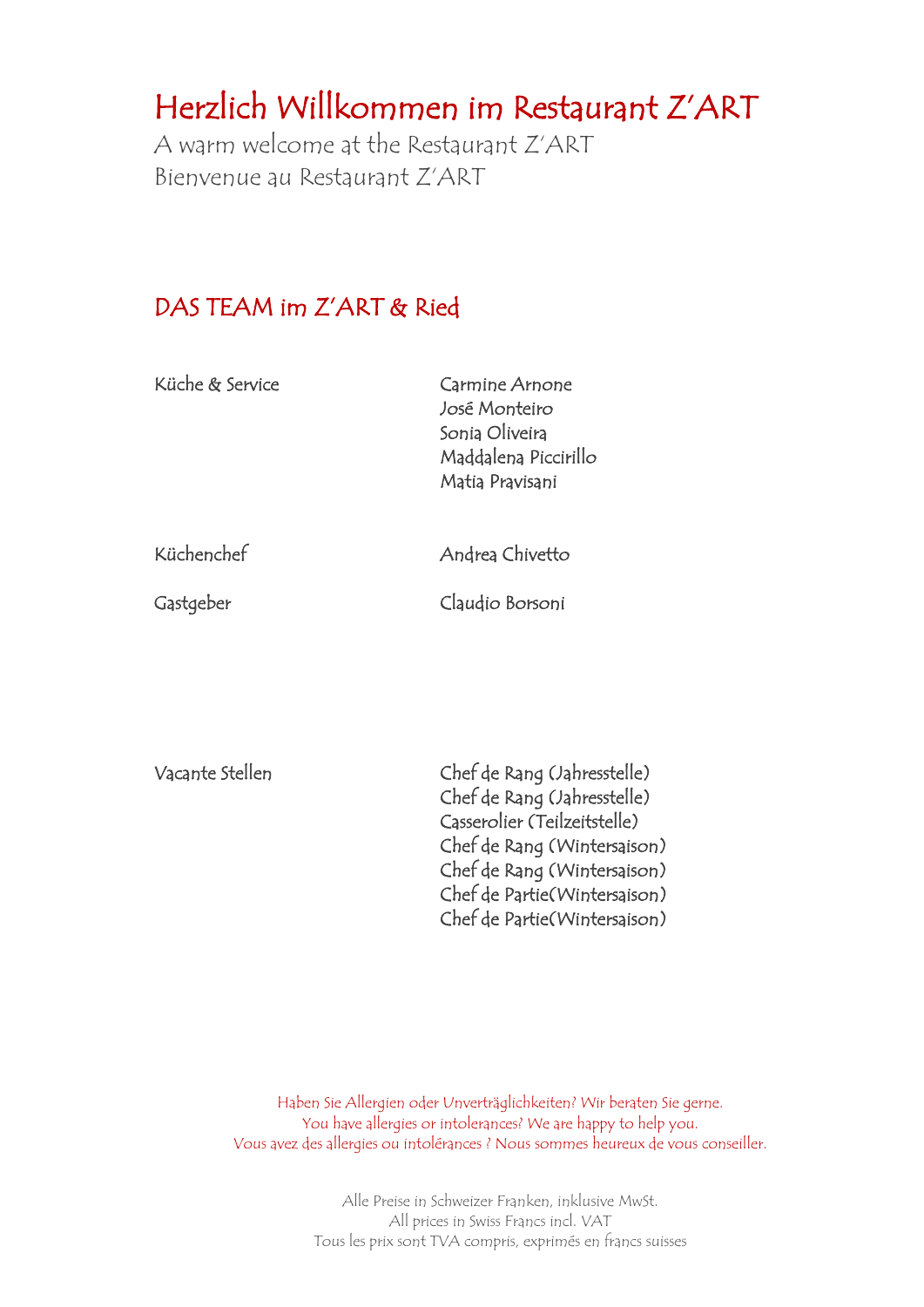# Vorspeisen / Starters / Entrées

| "Octopus mit toskanischem Brotsalat "Panzanella<br>Octopus with tuscan bread salad                                                                                                        |        |
|-------------------------------------------------------------------------------------------------------------------------------------------------------------------------------------------|--------|
| Poulpe avec salade de pain toscan                                                                                                                                                         | $28 -$ |
| Carpaccio vom Rind ‹cɨi› mit Radicchio, Castelmagno, Tomaten<br>Beef carpaccio with radicchio salad, castelmagno and tomatoes<br>Carpaccio de bœuf avec radicchio, castelmagno et tomates | $26 -$ |
| Salat-Bowle<br>mit Brüsseler Endivie, Orange und Joghurt-Dressing<br>with Brussels endive, orange and yoghurt dressing<br>avec endive de Brussels, orange et sauce aux yaourt             | $16 -$ |
| Seppia mit Zucchini und Pfefferminze<br>Sepia with zuchinis and peppermint<br>Sépia avec courgettes et mente                                                                              | $27 -$ |
| Burrata & Tomate<br>Burrata and tomatoes<br>Burrata et tomates                                                                                                                            | $22 -$ |
| Erbsensuppe mit Ricotta und Krevette<br>Peas soup with ricotta and shrimp<br>Soupe aux petit pois avec ricotta et crevette                                                                | $21 -$ |
| Gebratene Gänseleberschnitzel (F), Aprikose und Brioche<br>Roasted goose liver escalope, apricot and brioche                                                                              |        |
| Escalopes de foie gras sautées, abricot et brioche                                                                                                                                        | $35 -$ |
| 0.5 dl Glas Süsswein / Glas of Sweet wine/ Verre vin doux                                                                                                                                 | $6 -$  |

Alle Preise in Schweizer Franken, inklusive MwSt. All prices in Swiss Francs incl. VAT Tous les prix sont TVA compris, exprimés en francs suisses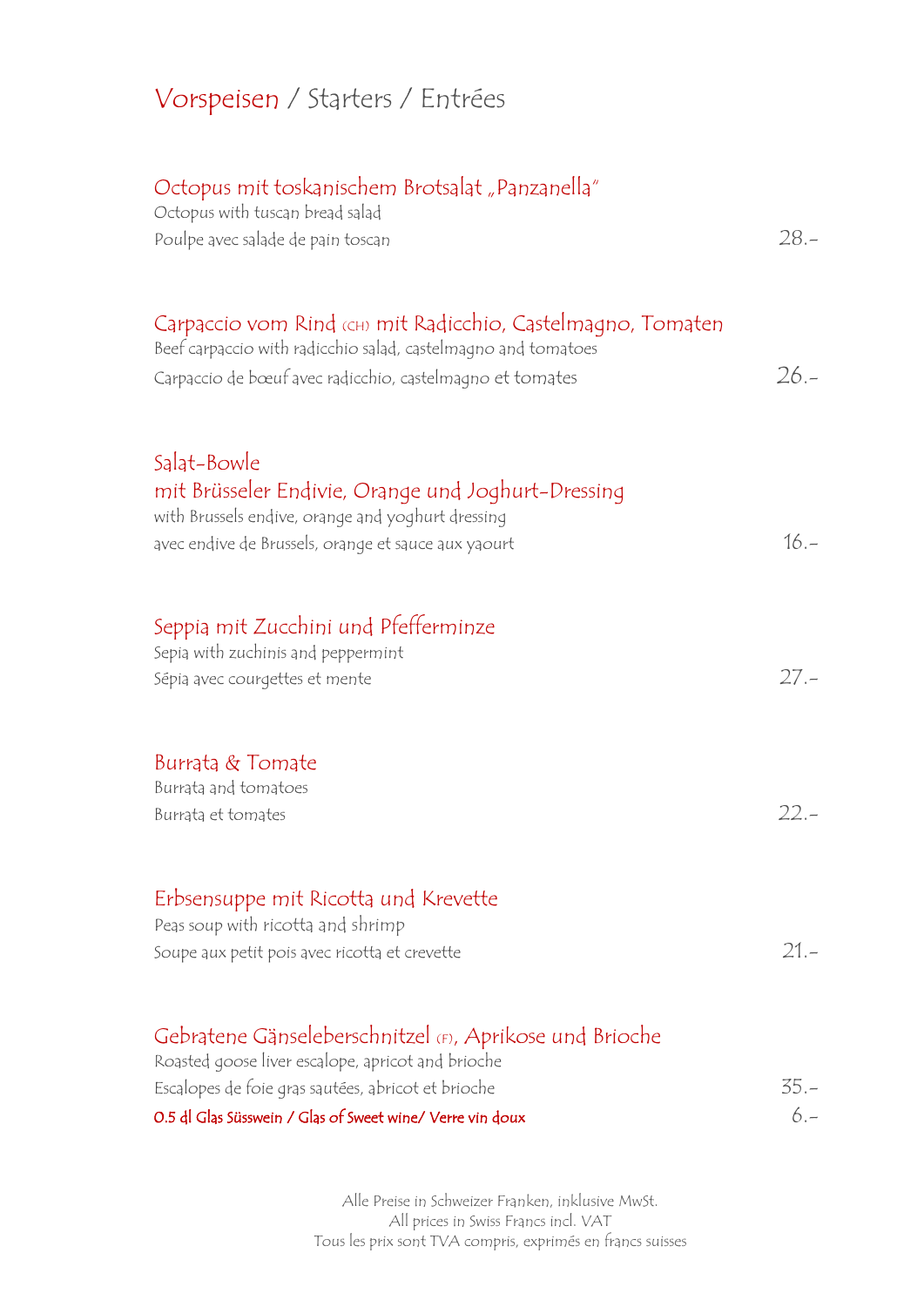### Vorspeisen / Starters / Entrées

#### Taglierini mit Miesmuscheln

| Taglierini with mussels |  |
|-------------------------|--|
| Taglierini avec moules  |  |

#### Hausgemachte Kalbsfleischravioli (CH) mit Butter, Kirschtomaten und Salbei

| Homemade veal ravioli with butter, cherry tomatoes and sage             |         |
|-------------------------------------------------------------------------|---------|
| Ravioli de veau faites à la maison avec beurre, tomates cerise et sauge | $26. -$ |

#### Trofie al pesto mit Kartoffeln und Bohnen

| Trofie with pesto, potatoes and beans            |        |
|--------------------------------------------------|--------|
| Trofie au pesto avec pommes de terre et haricots | $25 -$ |

#### Möchten Sie unsere Pasta-Gerichte als Hauptspeise? Bestellen Sie bitte 2mal die Vorspeisen-Portion, welche wir hintereinander servieren

Do you like our pasta dishes as main course? Please order 2 times the appetizer portion, which we serve one behind the other

Voulez-vous notre plat de pâtes comme plat principal Commande-s'il vous plait 2 fois l'entrée, qu'on vous serve un derrière l'autre

#### Unser Tatar / our tartare / notre tartare

#### Tatar Classico

| Klassisches Rindstatar (CH)                                                                                                |                |
|----------------------------------------------------------------------------------------------------------------------------|----------------|
| Classic beef tartare<br>Vorspeise $23.-$                                                                                   |                |
| Tartare de bœuf classique<br>Hauptspeise 34.-                                                                              |                |
| Toast und Butter toast and butter toast et beurre<br>Walliser Pommes frites valais french frises pommes frites valaisannes | $4 -$<br>$6 -$ |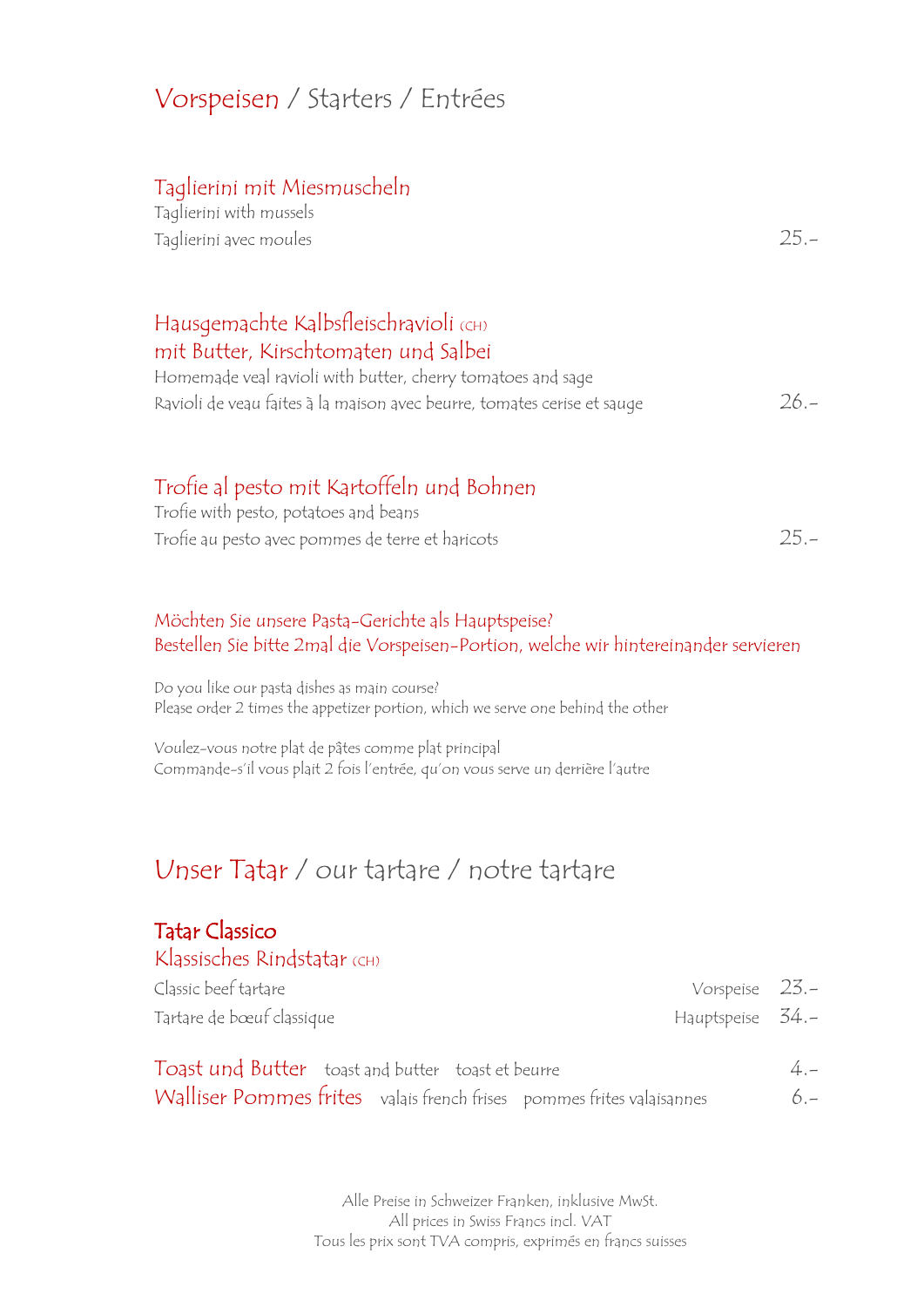# Hauptgerichte & Z'ART Klassiker

Main dishes and our classics / Plats principales et nos classiques

| Wolfsbarschfilet (F/GR) mit Saubohnen                                                                |         |
|------------------------------------------------------------------------------------------------------|---------|
| Reis und schwarzem Knoblauch                                                                         |         |
| Seabass filet with broad beans, rice and black garlic                                                |         |
| Filet de loup de mer avec fèves, riz et ail noir                                                     | $54. -$ |
| Kabeljaufilet frittiert (F/GR) mit Fenchelsalat                                                      |         |
| Kartoffeln und geräucherter Sauce                                                                    |         |
| Cod fish fried with fennel salad, potatoes and smoked sauce                                          |         |
| Cabillaud frit avec salade de fenouil, pommes de terre et sauce fumé                                 | 49. –   |
| Riesencrevetten Piri Piri (Vietnam) mit Kirschtomaten & Chilli                                       |         |
| schwarzer Reissalat, Ingwer und kandierte Zitrone                                                    |         |
| Piri piri, giant prawns with cherry tomatoes, chilli and black rice salad<br>ginger and lemon confit |         |
| Piri piri, crevettes géantes avec tomates cerise, piment                                             |         |
| et salade de riz noir, gingembre et confit de citron                                                 | $45 -$  |
| Alexandri alexandri India                                                                            |         |

#### Aubergine mit Joghurt, Hummus und Basilikum Eggplant with yogurt, hummus and basil

| Aubergine avec yaourt, hummus et basilic | $39 -$ |
|------------------------------------------|--------|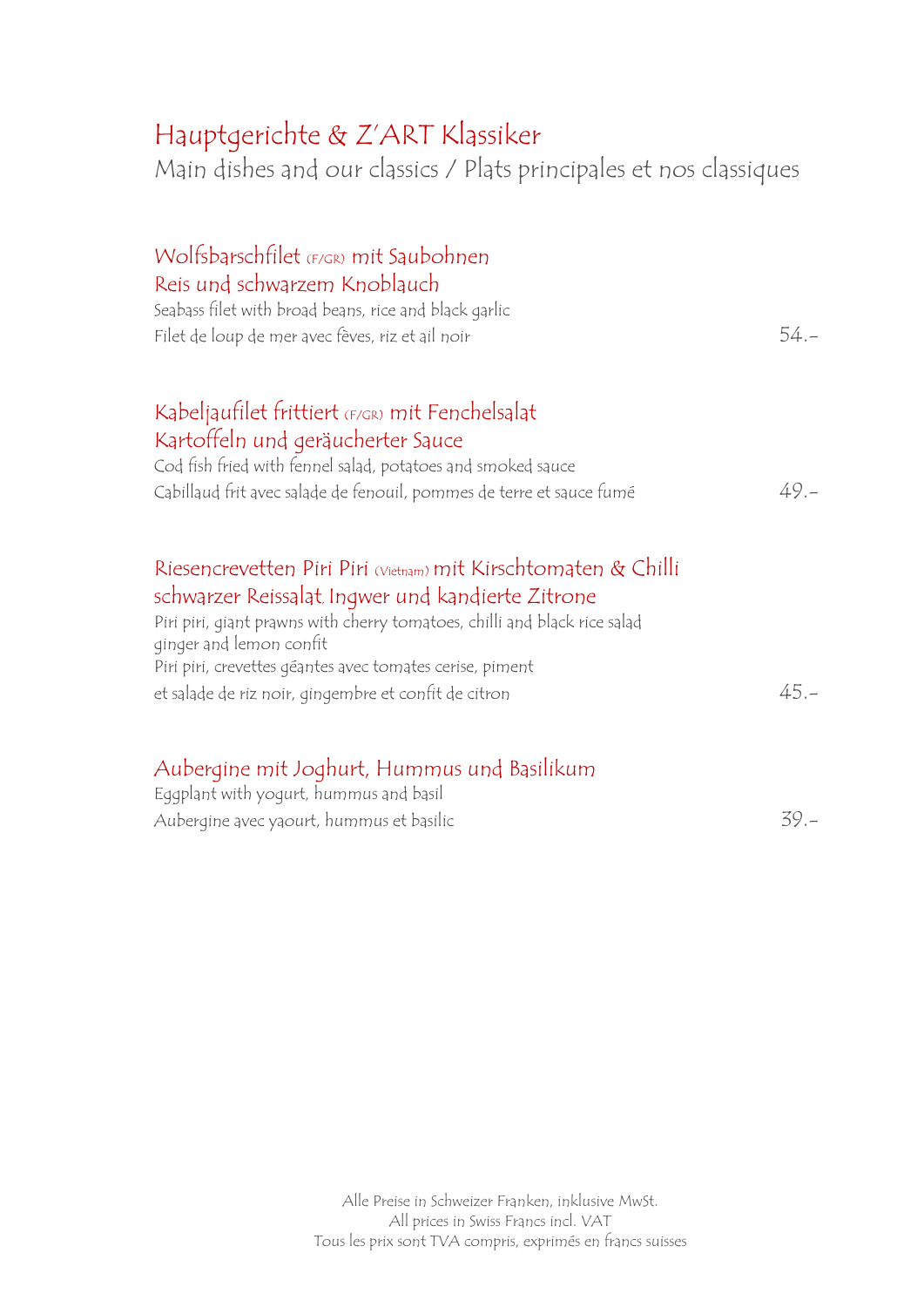### Hauptgerichte & Z'ART Klassiker

Main dishes and our classics / Plats principales et nos classiques

| Lammentrecote (NZL/Aus) mit Kartoffel und Peperoni<br>Lamb entrecote with potatoes and peppers<br>Entrecôte d'agneau avec pommes de terre et poivrons                                                      | $46 -$ |
|------------------------------------------------------------------------------------------------------------------------------------------------------------------------------------------------------------|--------|
| Saltimbocca<br>Kalbsschnitzel (CH) mit Salbei, Rohschinken (1) und Safran-Risotto<br>Veal escalope with sage, raw ham and saffron risotto<br>Escalopes de veau avec sauge, jambon cru et risotto au safran | $48 -$ |
| Geschnittenes Rindsentrecôte (AUS)<br>mit Rucola, Parmesan und Bratkartoffeln                                                                                                                              |        |

| Sliced beef entrecote with rocket salad, parmesan, and roasted potatoes | 16O <sub>d</sub> | $47 -$ |
|-------------------------------------------------------------------------|------------------|--------|
| Entrecôte tranchée avec roquette, parmesan et pommes sautés             | 250q             | $57 -$ |

# Unser Tatar / our tartare / notre tartare

#### Tatar Classico

| Klassisches Rindstatar (CH) |                  |  |
|-----------------------------|------------------|--|
| Classic beef tartare        | Vorspeise $23.-$ |  |
| Tartare de bœuf classique   | Hauptspeise 34.- |  |

| Toast und Butter toast and butter toast et beurre |  |                                                                       | $4 -$ |  |
|---------------------------------------------------|--|-----------------------------------------------------------------------|-------|--|
|                                                   |  | Walliser Pommes frites valais french frises pommes frites valaisannes | $6 -$ |  |